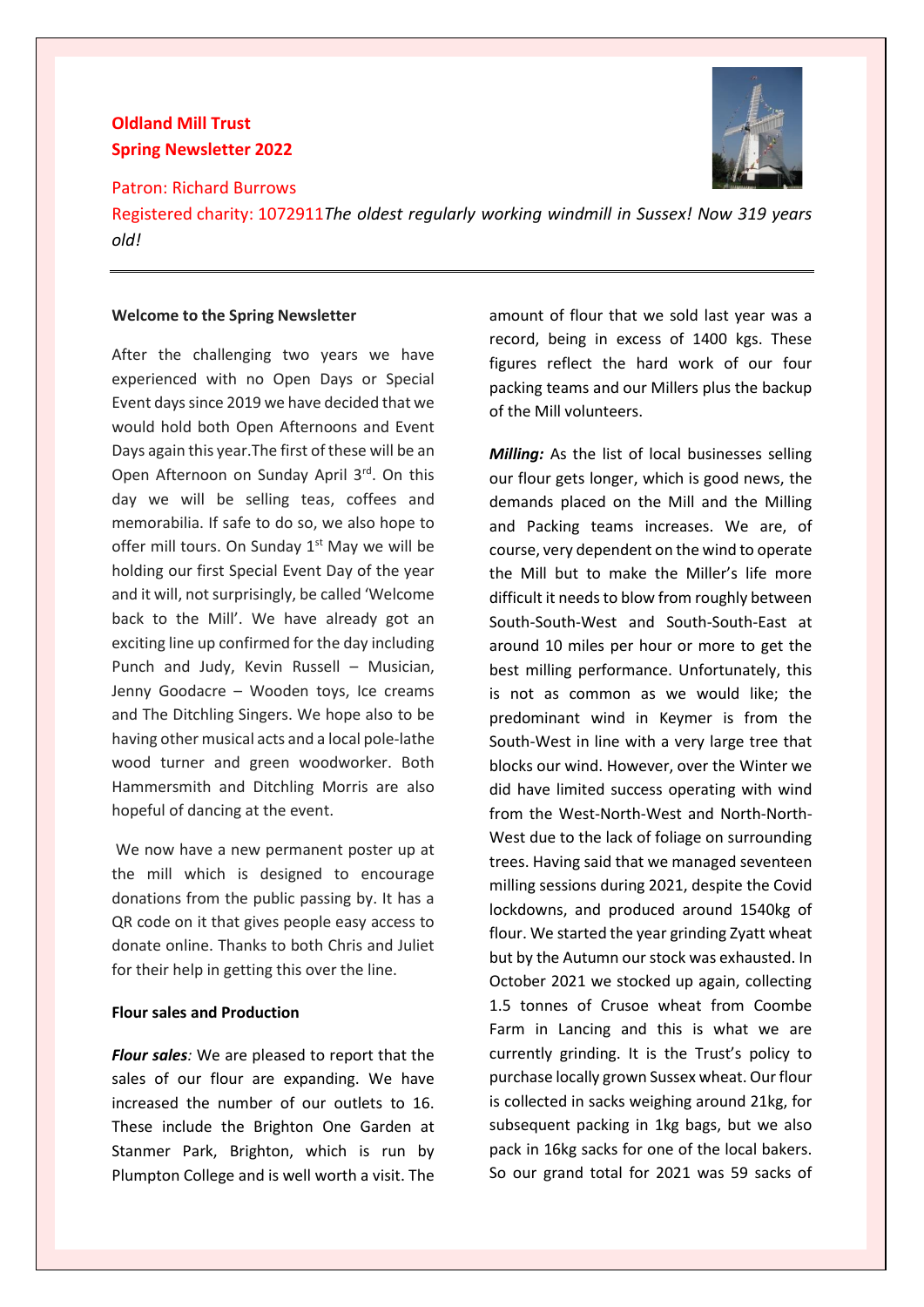21kg and 19 sacks of 16kg, a good result for a difficult year. We typically limit the milling sessions to grind a maximum of 6 x 21kg sacks due to limited secure storage within the Mill and to ensure our flour stock remains fresh. An exception to this is when we need to meet orders from commercial customers.

The start of 2022 was unsuitable for operating the Mill due to poor wind forecasts, in fact we did not achieve any milling sessions in January so our bulk flour stocks ran very low. The start of February saw some improvement and by the 12th our stock levels were back to normal. Today, while writing this report, the storm force wind is far too strong to even consider running the Mill, so let's hope for good milling winds during the rest of 2022.

**Maintenance:** Routine maintenance of the mill is carried out once a week throughout the year, and this is essential to keep a machine that is in parts nearly four hundred years old, safe and in good order. Two of the existing oak mill steps were showing rot and had become dangerous, and these have been replaced using seasoned oak generously donated by a local wood-yard.



#### **Repaired steps**

Immediately before the recent storms the weatherboards were removed to reduce

possible danger to the sweeps. The boards are normally left in place all year to help milling in lighter wind speeds, but with high winds forecast it was felt wise to remove them.



**Weatherboards**

Storm anchors were also put in place at the end of the rear steps to prevent the mill turning on its post in the high winds. The sweeps were also held against rotation by the large wooden brake and a back-up strop. You will be glad to hear that Oldland survived Eunice and the other storms without damage.

We are pleased to report that the weather proofing work carried out last summer was successful. Despite the recent storms and heavy rainfall there has been virtually no dampness inside on the boards cladding the mill.

The Mill's cherry picker is an invaluable aid to the maintenance of the mill. The "old girl" is now 33 years old! After extensive use over the summer and autumn, the cherry picker has



**"The old girl"**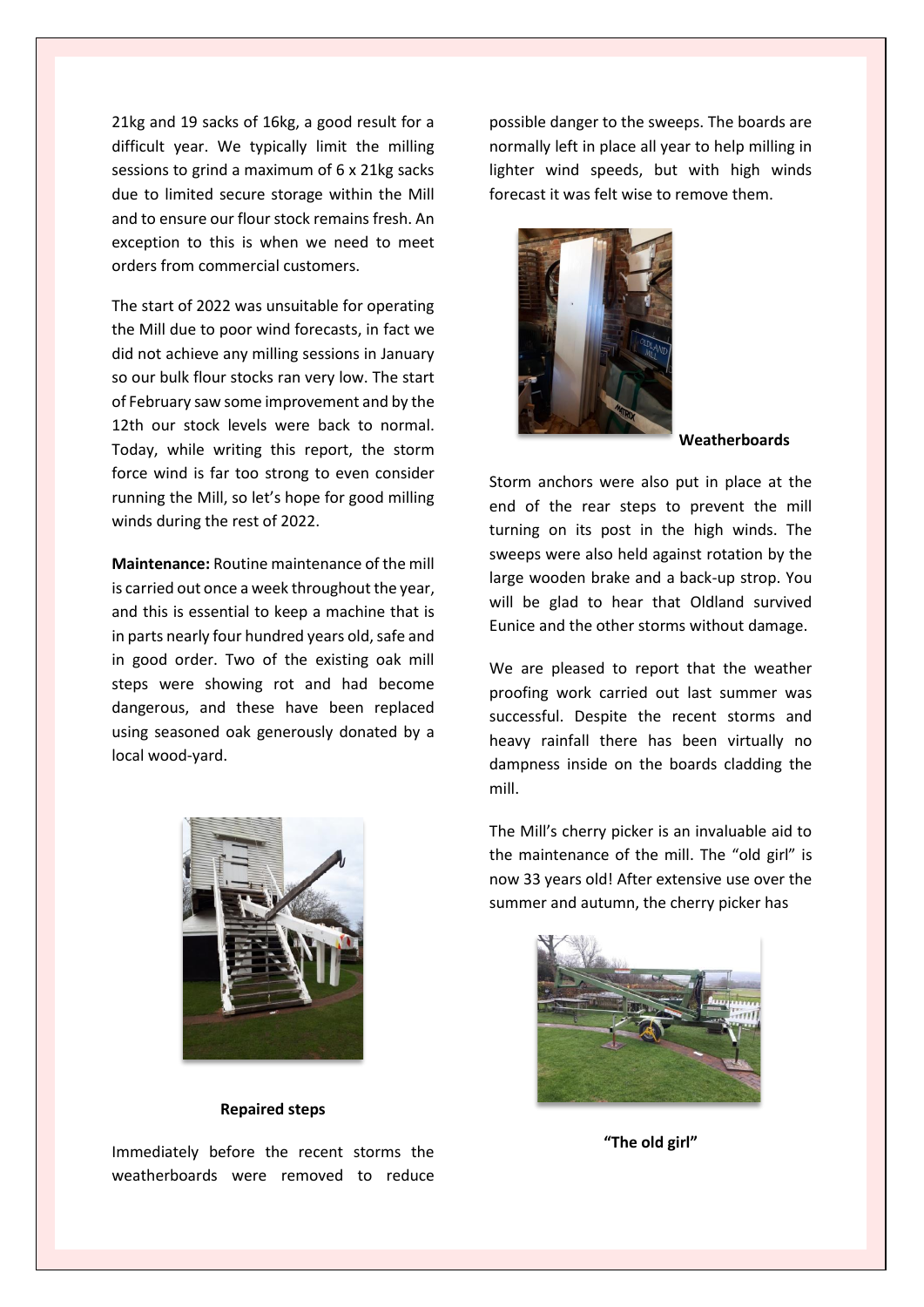been given a new lease of life with a dozen new hydraulic hoses, replacement of the battery charger electronics, and a new control box.

The Lozenge is a flat grassy area ringed by trees immediately to the east of the mill and where a large marquee is erected during Open Days and for major work such as sweep restoration. The fence around the Lozenge had become dilapidated, and was replaced and repaired over the summer and autumn.



**The lozenge fence**

It now matches the overall smart appearance of the mill and its grounds.

**New workshop build update:** Progress on the new workshop is beginning to pick up. The concrete floor was raised in the late Autumn of 2021 as planned and is now at the final level. This revised level will avoid the need for steps or retaining walls to be constructed.



**New concrete floor**

The opportunity was taken to re-profile the north side of the site to minimise excessively steep ground slopes. The underground electrical supply to the new building was laid at the same time as was a substantial rainwater soak away to take runoff from the roof. The north-east ground anchor, use of which is essential when removing the sweeps, was also replaced. A cubic metre hole was dug and filled with concrete. Turf was subsequently laid in January 2022 and has transformed the feel of the north aspect of the mill!



**North aspect**

The final details of the steel internal support frame are currently being agreed to enable the semi-Mansard roof structure to be finalised. Although the building will not be completed when we commence open days in the Spring, we will be able to use the majority of the site, separating off the east side containing the embryonic building and remaining construction materials.

**Post-mills and posts:** As the name suggests, at the core of a post mill is the large central wooden post. The whole structure of the mill, some 20 tons, is balanced on top of the post and can be rotated to ensure the sails face the prevailing wind. As in other early post mills, the post at Oldland Mill is formed from a single baulk of oak approximately 1m (3' 3 1/4'') in diameter and 6.5m (21' 4'') in height. From the diameter we can calculate the likely minimum age of the Oak tree used to form the post to have been around 165 years. This means that the mill post at Oldland mill is now some 480 plus years old.

Oak would have been the material of choice for a number of reasons. At the time there would have been few if any available alternatives.